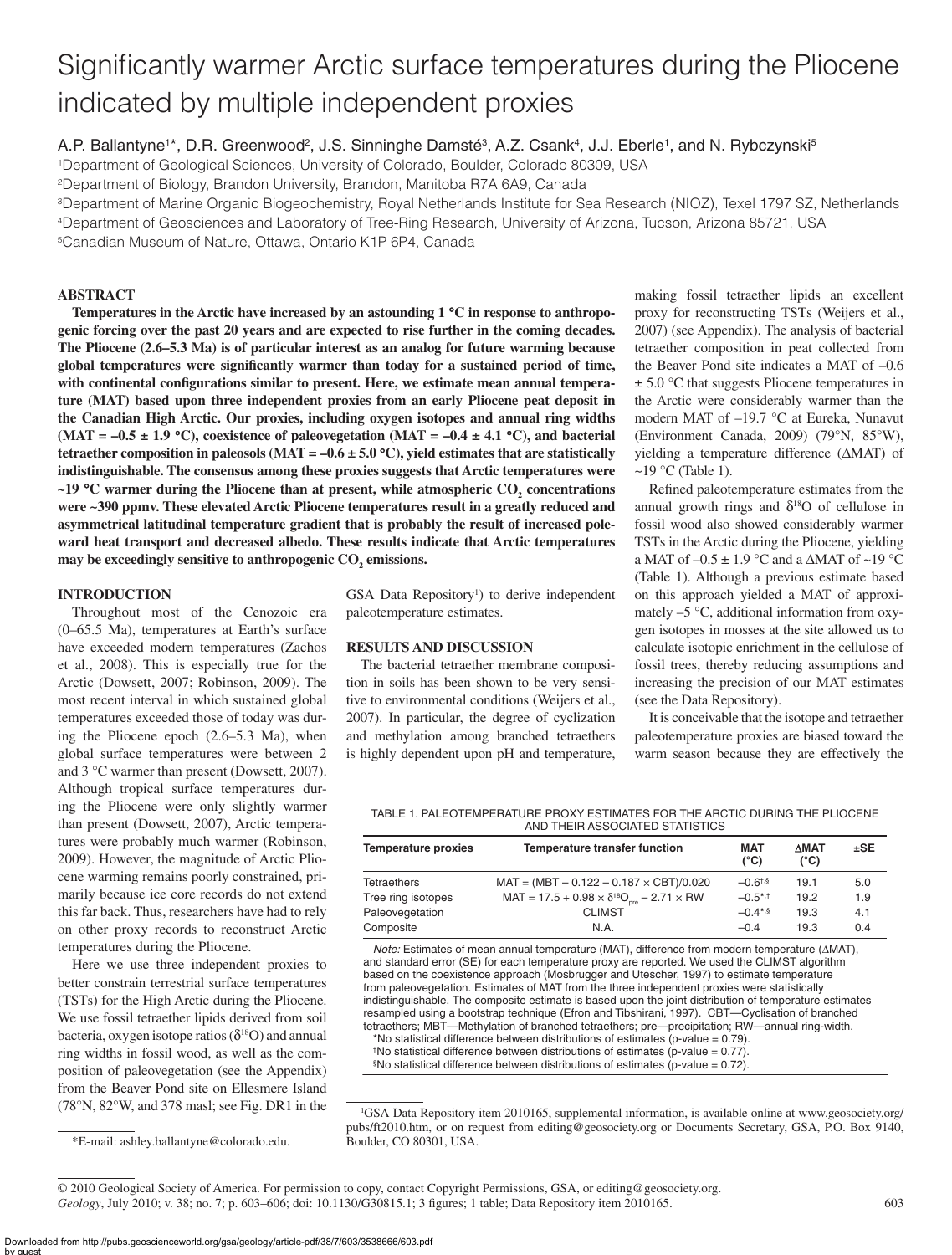result of summer productivity. Temperature estimates derived from tetraether composition may be more representative of summer processes when temperatures are higher and soils have greater water content, promoting the facultative anaerobic bacteria that are hypothesized to synthesize tetraether lipids (Weijers et al., 2007). However, temperature estimates derived from tetraethers in modern soils from Svalbard, Norway (MAT  $\approx -4$  °C) were within 2 °C of instrumental temperature records (MAT  $\approx -6$  °C), suggesting that tetraethers are an effective proxy for reconstructing temperatures from paleosols at high latitudes (Peterse et al., 2009). It is also possible that MAT estimates from isotopes and annual ring widths may be biased toward summer months because this is when trees are accruing biomass and synthesizing cellulose from the available water. Although it is unclear how much of the water pool available for photosynthesis is derived from winter versus summer precipitation, research on oxygen isotopes in modern larch suggests that larch rely on spring snow melt and thus integrate the isotopic signal of annual precipitation (Sugimoto et al., 2002). Furthermore, these two independent proxies effectively yield the same temperature estimate (Table 1), providing greater confidence in our estimates of appreciably warmer temperatures in the Arctic during the Pliocene.

The third temperature proxy we employed at the Beaver Pond site was paleovegetation composition (Table 1). By utilizing a slightly modified coexistence approach (Mosbrugger and Utescher, 1997), we were able to generate climatic ranges for 16 plant genera identified at the site and a MAT estimate (see Appendix). Several genera identified at the Beaver Pond site occur in much warmer climates today, including Northern white cedar (*Thuja occidentalis*) that has a modern distribution with a MAT range of –4.4 to 14.2 °C and Rough Cinquefoil (*Potentilla norvegica*) that has a modern distribution with a MAT range of  $-5.1$  to 14.0 °C (Fig. 1). However, also preserved at this site are coolerclimate taxa such as a dwarf shrub form of Birch (*Betula nana*) (MAT =  $-13.4$  to 3.7 °C). Although a broad range of TSTs was inferred from individual plant taxa present at our site, the coexistence interval among all taxa gives an estimated MAT of  $-0.4 \pm 4.1$  °C, yielding a ΔMAT of ~19 °C (Table 1). Applying a similar coexistence approach, we also estimated a coldmonth mean temperature (CMMT) of –11.6  $\pm$  7.1 °C and a warm-month mean temperature (WMMT) of  $14.4 \pm 2.0$  °C.

Our WMMT estimate of  $14.4 \pm 2.0$  °C compares well with a previous WMMT estimate of 12.4 °C based on the assemblage of fossil beetles from this site (Elias and Matthews, 2002), which is not too surprising given that both methods are based on correspondence



**Figure 1. Paleotemperatures for the Pliocene Beaver Pond site inferred from paleovegetation. Plotted are the inferred temperature estimates based on the coexistence approach (Mosbrugger and Utescher, 1997). Black boxes represent mean annual temperature**  (MAT) estimates for each genus identified **at the site, with gray whiskers representing the minimum MAT and maximum MAT of the range for each genus. The area of the box is relative to the precision of the temperature estimate (1/SE). The overall MAT inferred as the mean of the temperature range was –0.4 °C (black line). The overall cold-month mean temperature (CMMT) inferred as the mean across all taxa was –11.6 °C (gray solid line), and the overall warm-month mean temperature (WMMT) inferred as the mean across all taxa was 14.4 °C (gray dashed line).** *Salix* **spp. refers to** *Salix alaxensis* **and**  *Salix arbusculoides* **and their combined climatic range. Species noted with an asterisk were selected as best matches for fossils identified to genus only.** 

with nearest living relatives (Elias and Matthews, 2002; Greenwood and Wing, 1995). However, the paleovegetation-based CMMT of  $-11.6 \pm 7.1$  °C is considerably warmer than the CMMT of –26.6 °C derived from the beetle assemblage (Elias and Matthews, 2002). Although beetles and plants are both effectively ectothermic, and thus sensitive indicators of ambient temperature, beetles can better regulate their temperature under cold conditions by physiological mechanisms, such as increased respiration (Morgan and Bartholomew, 1982), and behavioral mechanisms, such as burrowing (Strathdee and Bale, 1998). These mechanisms allow beetles to inhabit colder climates and may explain the anomalously low CMMT indicated by the beetle assemblage. In fact, Elias and Matthews (2002) showed a much better relationship between modern beetle distributions and WMMT ( $r^2 = 0.95$ ) than CMMT ( $r^2 = 0.80$ ), suggesting that the seasonal range of warming inferred from the beetle assemblage  $(ΔMAT =$ 10.0 to 14.8 °C) is probably biased low.

# **CONCLUSIONS**

The three independent temperature proxies measured from the same peat deposit converge on an Arctic MAT for the Pliocene of ~0 °C that corresponds with a  $\triangle MAT$  of ~19 °C (Table 1). Because these independent proxy estimates of MAT are statistically indistinguishable from each other (Table 1), we combined all of the estimates into a joint distribution that was then resampled using a bootstrap technique (see Appendix). This approach yielded a composite MAT estimate of  $-0.4 \pm 0.4$  °C, and a  $\triangle MAT$ of 19.3 °C (Table 1). This more robust temperature estimate suggests that Arctic temperatures were remarkably warmer during the Pliocene (Fig. 2). In fact, these estimates are  $5-10$  °C warmer than previous proxy estimates (Ballantyne et al., 2006; Elias and Matthews, 2002). These temperature estimates are also considerably warmer than model simulations at high latitudes (Haywood et al., 2009). However, climates at high latitude are known to be very sensitive to orbital parameters affecting insolation (Ravelo et al., 2004), and thus proxy estimates with uncertain age constraints are not directly comparable to model simulations that typically span hundreds of years. Nonetheless, the agreement among these estimates indicates significant Arctic warming during the Pliocene.



**Figure 2. Probability density functions of mean annual temperature (MAT) estimates for the Arctic during the Pliocene based on three independent proxies. Plotted are the three bootstrapped estimates of MAT derived from our three proxies (colored lines) and the density function for the composite estimate of MAT derived from resampling the joint distribution across all three inde**pendent proxies (gray filled).

The Pliocene is a paradox when compared to other Cenozoic warm intervals because global mean temperatures were 2–3 °C warmer than present (Dowsett, 2007), despite levels of atmospheric  $CO<sub>2</sub>$  that were only slightly higher than preindustrial levels (Fedorov et al., 2006). Recent proxy estimates that are better constrained indicate Pliocene atmospheric CO<sub>2</sub>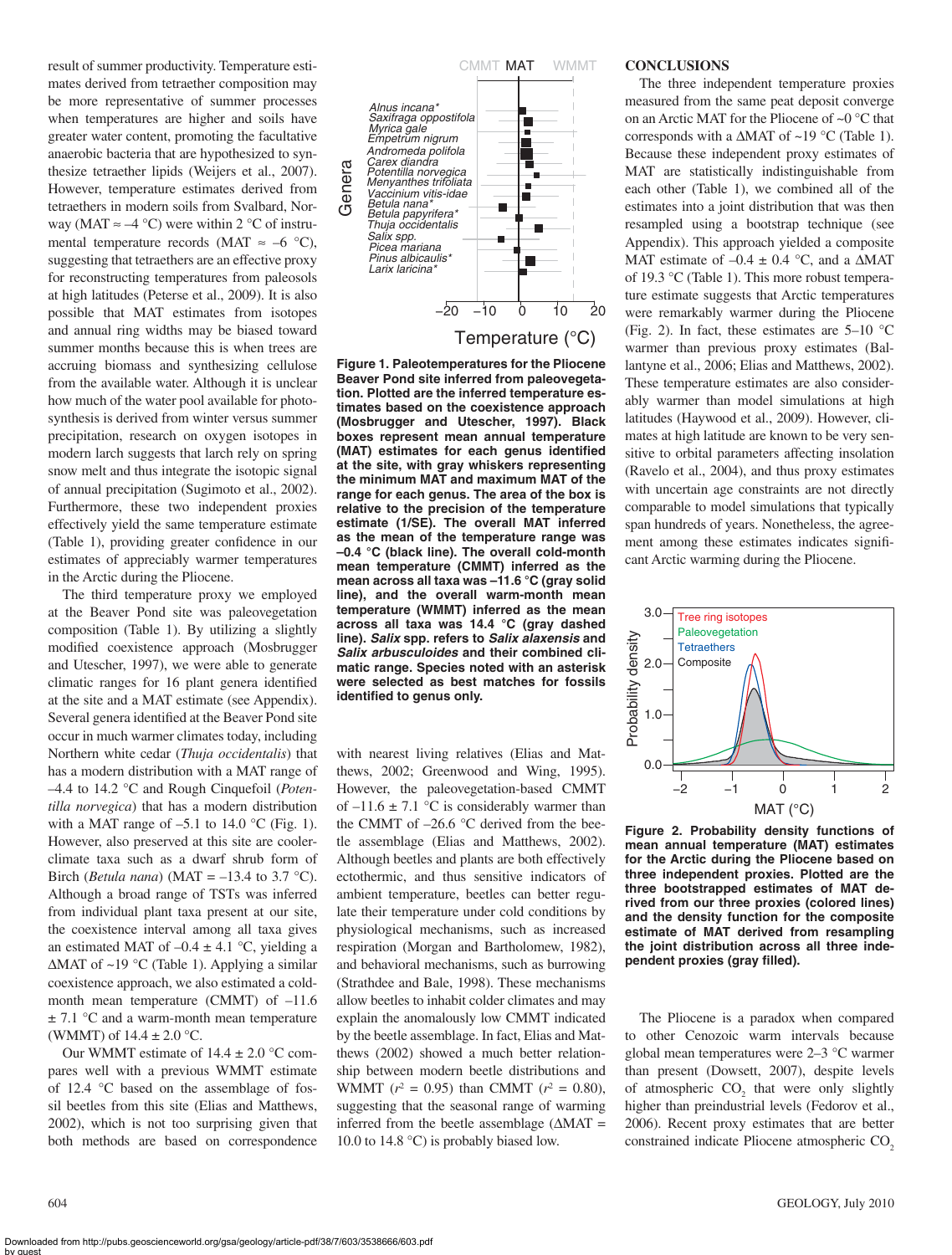levels of ~390 ppmv (Pagani et al., 2010), which are comparable to today's levels (~385 ppmv). However, if we place our estimates of Pliocene Arctic TSTs in a global context, most of the temperature response to climate forcing is due to increased temperatures at high latitudes. This increased climate sensitivity at high latitudes has resulted in a greatly reduced latitudinal temperature gradient (Fig. 3A). Several mechanisms have been hypothesized to explain this reduced temperature gradient, including increased poleward heat transport, decreased ice albedo, and changes in cloud cover (Fedorov et al., 2006).

Most of the observed decline in the latitudinal temperature gradient during the Pliocene can be explained by increased poleward heat transport. Model experiments suggest that a 15% increase in the poleward transport of sensible heat by ocean circulation is sufficient to explain the reduced latitudinal gradient in sea surface temperatures (SSTs) observed during the Pliocene (Dowsett et al., 1992). Model simulations of the atmosphere also indicate an increase in the poleward transport of latent heat as precipitation, mainly at tropical latitudes (Haywood et al., 2009). However, Earth's surface energy balance dictates that net poleward heat transport should be symmetrical in both hemispheres. According to our temperature estimates, the Arctic was  $\sim$ 19 °C warmer during the Pliocene than today, whereas Antarctica was only ~13 °C warmer



**Figure 3. Pliocene temperature gradient in a global Cenozoic context. A: Gradients of mean annual temperature (MAT) are plotted for modern (gray line), Pliocene (black solid line), and early Eocene (black dashed line) by latitude. The three independent temperature estimates from this study are plotted as overlying fi lled black circles with standard error bars. Previous Pliocene MAT estimates from**  the Arctic (x) were not included when fitting **the spline (see Table DR2 [see footnote 1]). B: Difference (**Δ**MAT) between modern MAT and Eocene (black dashed) and the Pliocene (black solid) are plotted for comparison.**

(see Fig. 3B; Table DR2 in the Data Repository), resulting in an "Arctic tail" in the latitudinal temperature distribution (Fig. 3B). This tail is even more pronounced during the Eocene, when temperatures in the Arctic were almost 35 °C warmer than present (Fig. 3B). Therefore, the decreased temperature gradient can be explained in part by increased poleward heat transport, but other physical mechanisms must be invoked to explain the observed asymmetry in the latitudinal temperature gradient.

This pronounced Arctic tail in the latitudinal temperature gradient can be explained in part by a greater ice-albedo feedback in the Arctic compared to Antarctica. Ice has a much higher albedo (~0.7) (Lindsay and Rothrock, 1994) relative to the ocean  $(-0.07)$  (Payne, 1972) than it does relative to forest (~0.1–0.4) (Betts and Ball, 1997). Therefore removal of ice from the ocean decreases surface albedo by a factor of ten, compared with removal of ice from the land, which decreases surface albedo by a factor of only two to seven. Given that the northern polar region is dominated by water, whereas the southern polar region is dominated by land, one would expect a greater temperature response to changes in ice extent in the Arctic than Antarctica. However, the exact timing and extent of sea ice formation and continental glaciation in the Arctic during the Pliocene remains uncertain (Zachos et al., 2008). Although there is limited evidence of ice-rafted debris in the Arctic from the Miocene and into the Eocene, suggesting some continental glaciation (Stickley et al., 2009; St. John and Krissek, 2002), empirical evidence suggests that widespread Northern Hemisphere glaciation did not occur until 2.75 Ma (Ravelo et al., 2004), which is substantiated by recent Pliocene paleotemperature SST estimates near Svalbard between 10 and 18 °C (Robinson, 2009). This is corroborated by model simulations indicating that atmospheric  $CO<sub>2</sub>$  levels must fall below 280 ppmv to promote widespread continental glaciation of the Northern Hemisphere (DeConto et al., 2008) and 250 ppmv to promote major continental glaciation on Greenland (Lunt et al., 2008), both of which are well below recent estimates of Pliocene atmospheric CO<sub>2</sub> estimates of ~390 ppmv (Pagani et al., 2010). Our MAT estimates near 0 °C, in combination with well-documented widespread forest ecosystems (Matthews and Ovenden, 1990), provide independent lines of evidence suggesting limited glacial extent in the Arctic during the Pliocene. Thus the differential magnitude of ice-albedo feedbacks between the Arctic and Antarctica may help to explain apparent asymmetries in the latitudinal temperature gradient.

Clouds have also been invoked as a physical mechanism to explain the amplification of Arctic temperatures during warmer Cretaceous periods (Kump and Pollard, 2008). However,

the modeled effects of clouds on Arctic climate are highly dependent upon the physical properties and seasonal distribution of clouds. A recent study by Abbot and Tziperman (2008) shows that deep convective clouds can produce significant winter warming under ice-free conditions. In contrast, reduced summer cloud cover may lead to warmer, more equable climates (Kump and Pollard, 2008). Although these studies clearly illustrate the importance of cloud cover on the radiative balance of the Arctic, variations in the seasonal sign and magnitude of the radiative forcing associated with clouds must be further investigated.

Therefore the reduced temperature gradient can be explained in part by an increase in meridional heat transport by either the oceans or the atmosphere. However, the mechanism of increased poleward heat transport cannot be the only physical mechanism driving the reduced temperature gradient because it is in fact the surface temperature gradient that ultimately drives the flux of heat poleward. Thus other mechanisms such as ice-albedo feedbacks and changes in cloud cover must be invoked to explain both the reduced temperature gradient and its asymmetry. The interactive feedback between clouds and ice is probably the phenomenon that best explains the amplification of Arctic temperatures because as sea ice is removed there is a dramatic decrease in albedo and an increase in moisture source necessary for cloud formation.

The Arctic is clearly a bellwether for modern climate change. Arctic temperatures have increased more rapidly in response to anthropogenic greenhouse forcing than global temperatures (ACIA, 2004). Our independent proxy estimates indicate that Arctic temperatures during the Pliocene were considerably warmer than previous estimates derived from empirical proxies (Ballantyne et al., 2006; Elias and Matthews, 2002) and climate model simulations (Haywood et al., 2009), despite estimates of Pliocene atmospheric  $CO<sub>2</sub>$  levels that are comparable to today (Pagani et al., 2010). This indicates that climate models do not incorporate the full array of atmospheric, biospheric, and cryospheric feedback mechanisms necessary to simulate Arctic climate. Regardless of the feedback mechanism responsible for amplified Arctic temperatures, our results indicate that a significant increase in Arctic temperatures may be imminent in response to current atmospheric  $CO<sub>2</sub>$  levels.

# **ACKNOWLEDGMENTS**

Ballantyne and Eberle were supported by NSF, Greenwood and Rybczynski were supported by the Natural Sciences and Engineering Research Council of Canada, and Sinninghe Damsté was supported by Netherlands Organization for Scientific Research and the European Research Council. This manuscript benefited from comments by C.R. Harington. This research was authorized by Nunavut's Department of Culture, Language, Elders and Youth, and

Downloaded from http://pubs.geoscienceworld.org/gsa/geology/article-pdf/38/7/603/3538666/603.pdf by guest